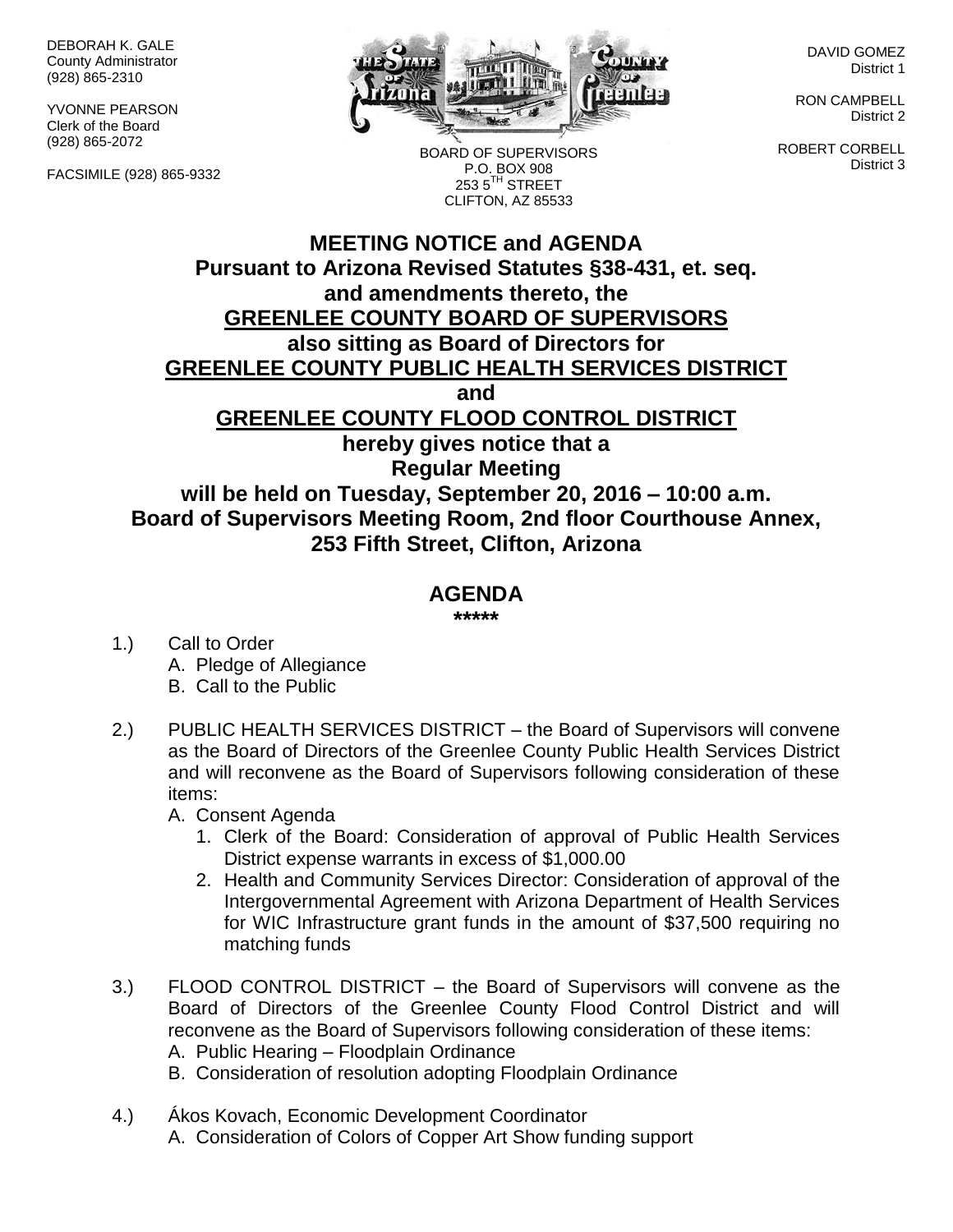- B. Economic Development Planning Update
- 5.) Yvonne Pearson, Elections Director
	- A. Consideration of cancellation of the following elections pursuant to Arizona Revised Statutes §16-410:
		- School Board Elections for: Duncan Unified School District; Eagle Elementary School District; Blue Elementary School District; and Morenci Unified School District
		- Morenci Joint Technological Education District Election Gila Institute for Technology (GIFT)
		- Duncan Joint Technological Education District Election Gila Institute for Technology (GIFT)
		- Duncan Valley Rural Fire District Election
	- B. Consideration of appointment of School Board Members and declaration of vacancies pursuant to Arizona Revised Statutes §16-410:
		- Blue Elementary School District Barbara Marks; Cassie Joy
		- Duncan Unified School District James Giacoletti; Cecilia Jernigan; Rachel Griffin
		- Morenci Unified School District Gwyn Rhys-Evans
		- $\bullet$  Eagle Elementary School District  $-$  (1) vacant seat
	- C. Consideration of appointment of Gila Institute for Technology (GIFT) Members and declaration of vacancies pursuant to Arizona Revised Statutes §16-410:
		- Duncan GIFT Kimberley Waters
		- Morenci GIFT  $-$  (1) vacant seat
	- D. Consideration of appointment of Duncan Valley Rural Fire District Members and declaration of vacancies pursuant to Arizona Revised Statutes §16-410:
		- Steven Martin 4 year term; Charles Billingsley 2 year term; (1) vacant 4 year term seat
- 6.) Kay Gale, County Administrator
	- A. County Supervisors Association (CSA) Legislative Proposals
	- B. Consideration of letter to Governor Ducey regarding county financial priorities for fiscal year 2018 budget
	- C. County and State budget and legislative issues
	- D. Calendar of Events
- 7.) Consent Agenda
	- A. Clerk of the Board: Consideration of approval of expense warrants in excess of \$1,000.00 – Voucher 1015; 1016; 1017; 1018; 1023
	- B. Chief Finance Officer: Consideration of approval of General Fund loans in the amount of \$1,200.60 to be reimbursed upon receipt of funds: Fund 159 - \$0.16; Fund 219 - \$1,137.88; Fund 232 - \$62.56